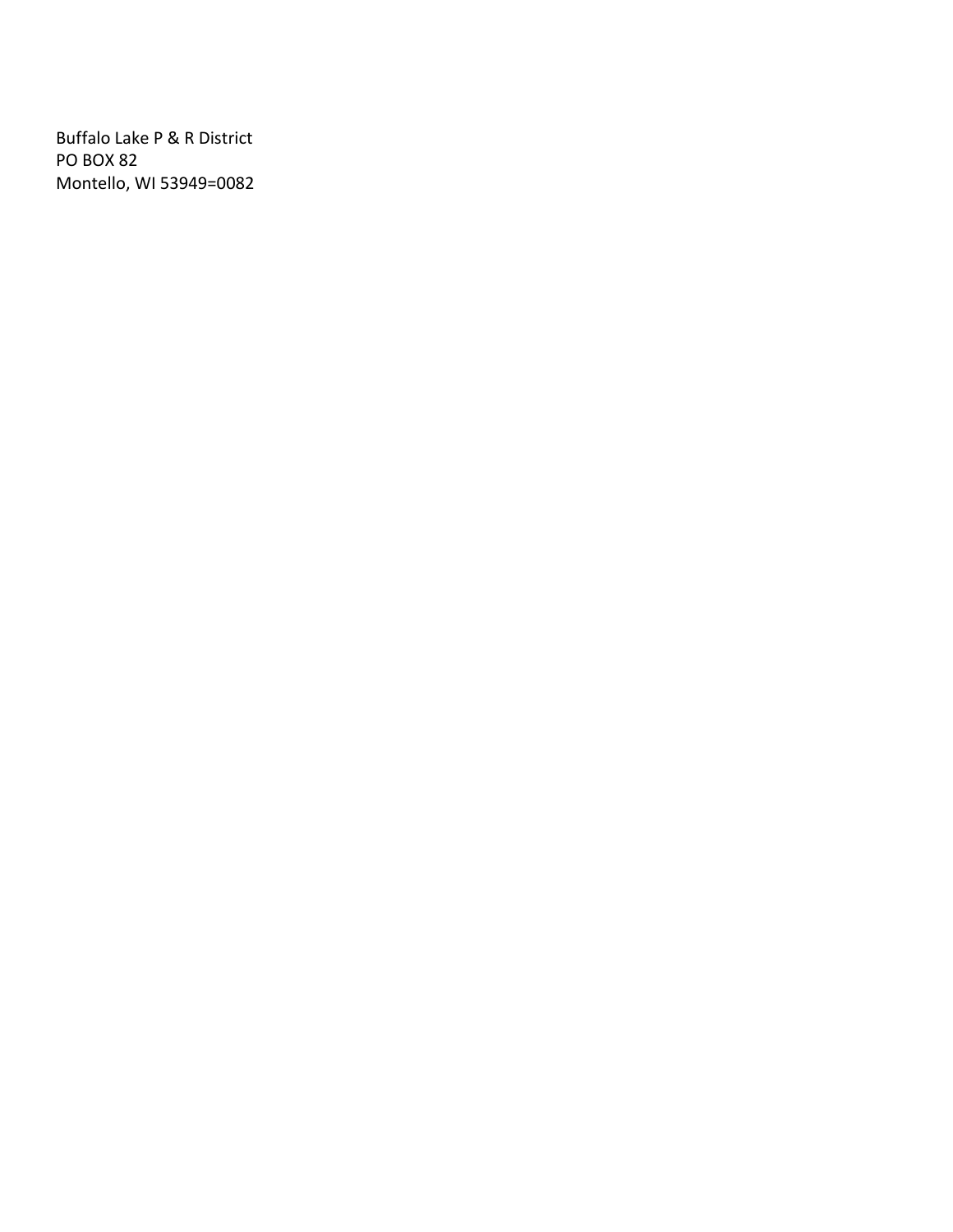## **BUFFALO LAKE P & R DISTRICTS NEWSLETTER & ANNUAL MEETING NOTICE**

Annual Meeting and budget hearing will be held on Saturday, October 10<sup>th</sup> 2020. Registration begins at 8:30am. Meeting will start promptly at 9:00am. Meeting will be held at the Town of Packwaukee Pavilion, N3511 State Street, Packwaukee, WI. District members will be voting on two (2) open board seats, the 2021 budget and other agenda items.

\*\*\*\*\*\*\*\*\*\*\*\*\*\*\*\*\*\*\*\*\*\*\*\*\*\*\*\*\*\*\*\*\*\*\*\*\*\*\*\*\*\*\*\*\*\*\*\*\*\*\*\*\*\*\*\*\*\*\*\*\*\*\*\*\*\*\*\*\*\*\*\*\*\*\*\*\*\*\*\*\*\*\*\*\*\*\*\*\*\*

October 10<sup>th</sup>, 2020 Agenda

- 1) Pledge of Allegiance
- 2) Roll Call
- 3) Approval of the 10-12-2019 Annual Meeting Minutes
- 4) Treasurer's Report
- 5) Presentation of Audit
- 6) Budget Hearing
- 7) Adjourn budget hearing and convene into the annual meeting
- 8) Budget Approval
- 9) Golden Sands AIS yearly donation
- 10) Election of two commissioners
- 11) Committee Reports Will be posted to the district website.
- 12) Marquette Lake Group, County, Town of Packwaukee
- 13) Lake Level
- 14) Determine next year's annual meeting date and time
- 15) Closed meeting for commissioners if necessary, to discuss outcome of election per Wisconsin 19.85 (1) (c) (f)
- 16) Reconvene to open session to approve action related to executive session
- 17) Audience Comments
- 18) Adjournment

The following candidates are running for the Buffalo Lake P & R District Board. There are two (2) – three-year terms that are open. Terms will expire October 2023. Anyone expressing an interest to run will need to be a write-in candidate the day pf the annual meeting.

Larry Haygood Vicki Tremble Dwight Fenderson \*\*\*\*\*\*\*\*\*\*\*\*\*\*\*\*\*\*\*\*\*\*\*\*\*\*\*\*\*\*\*\*\*\*\*\*\*\*\*\*\*\*\*\*\*\*\*\*\*\*\*\*\*\*\*\*\*\*\*\*\*\*\*\*\*\*\*\*\*\*\*\*\*\*\*\*\*\*\*\*\*\*\*\*\*\*\*\*\*

Did you know the Wisconsin Healthy Lakes offers grants of up to \$1.000.00 for property owners who install a best practice (native plant garden, fish sticks, diversion, rain garden, and rock infiltration) that improves habitat and water quality? The goal of these practices is to protect and improve the health of our lakes by increasing lakeshore owner participation in runoff, erosion control and habitat restoration.

Please contact our ecology chair, Chris Meyer at [chrismeyer.blpc@yahoo.com.](mailto:chrismeyer.blpc@yahoo.com)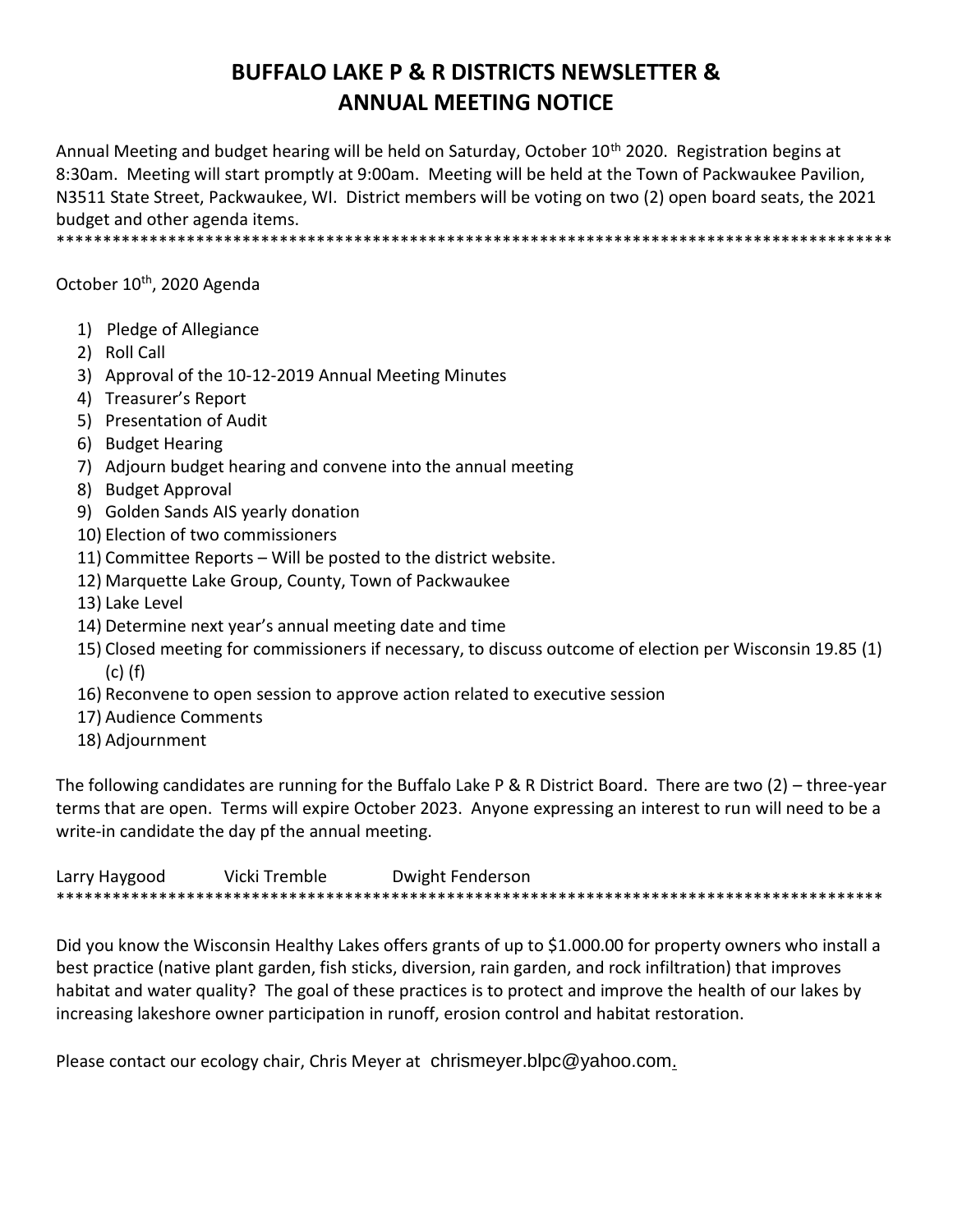|                                                          |                    | 2021 Proposed Budget<br><b>Operating Fund</b> |                      |                    |                         |
|----------------------------------------------------------|--------------------|-----------------------------------------------|----------------------|--------------------|-------------------------|
|                                                          | 2019 Balance       | 2020 Budget                                   | YTD 8/31/20          | 2020 Balance       | 2021<br>Proposed Budget |
| <b>INCOME</b>                                            |                    |                                               |                      |                    |                         |
| Prior Year Balance Forward                               | 63048.46           | 53,798.55                                     | 53,798.55            |                    |                         |
| Miscellaneous                                            | 31.60              |                                               | 0.00                 |                    |                         |
| Interest                                                 | 1,259.79           | 1,000.00                                      | 588.35               | 411.65             | 1000.00                 |
| Lake Assessment                                          | 123,499.74         | 184,000.00                                    | 182,375.77           | 1,624.23           | 184000.00               |
| Assessments to Equipment Fund                            |                    | $-61,000.00$                                  | $-59,607.41$         |                    | $-61000.00$             |
| Assessment Overpayments                                  | $-125.00$          |                                               | 0.00                 |                    |                         |
| Signs                                                    | 0.00               |                                               | 0.00                 |                    |                         |
| Payment for Signs                                        | 0.00               |                                               | 0.00                 |                    |                         |
| Donations, Grants, Lotus Etc                             | 0.00               |                                               | 0.00                 |                    |                         |
| Misc. Marq. Adams Cap. Cr.                               | 36.10              | 40.00                                         | 0.00                 | 40.00              | 40.00                   |
| Transfer from Equip for repairs                          | 27,349.68          | 19,000.00                                     | 20,043.38            | $-1,043.38$        | 19000.00                |
| Insurance Reimbursement                                  | 230.00             |                                               | 0.00                 |                    |                         |
| YTD BALANCE                                              | 215,330.37         | 196,838.55                                    | $\ast$<br>197,198.64 |                    | 143040.00               |
|                                                          |                    |                                               |                      |                    |                         |
| Maintenance and Repairs                                  | 27,349.68          | 19,000.00                                     | 20,043.38            | $-1,043.38$        | 19000.00                |
| Audit                                                    | 200.00             | 400.00                                        | 0.00                 | 400.00             | 400.00                  |
| <b>Employer Taxes Paid</b>                               | 5,353.13           | 5,000.00                                      | 3,680.93             | 1,319.07           | 5000.00                 |
| <b>Employee Taxes Paid</b>                               | 13,657.87          | 12,500.00                                     | 9,634.32             | 2,865.68           | 10000.00                |
| Commissioners                                            | 2,250.00           | 2,500.00                                      | 1,250.00             | 1,250.00           | 2500.00                 |
| Bookkeeper Expense                                       | 2,500.00           | 2,500.00                                      | 1,875.00             | 625.00             | 2500.00                 |
| Fuel/Oil/Antifreeze                                      | 13,142.45          | 9,000.00                                      | 7,973.23             | 1,026.77           | 9000.00                 |
| Unemployment                                             | 12,879.09          | 7,500.00                                      | 1,830.38             | 5,669.62           | 3000.00                 |
| Insurance                                                | 12,378.00          | 13,000.00                                     | 11,241.00            | 1,759.00           | 12000.00                |
| Labor Costs-Net                                          | 56,807.40          | 57,000.00                                     | 52,694.42            | 4,305.58           | 64000.00                |
| Legal                                                    | 7,850.93           | 2,000.00                                      | 2,465.00             | $-465.00$          | 5000.00                 |
| Miscellaneous                                            | 2,094.09           | 2,000.00                                      | 1,478.21             | 521.79             | 2000.00                 |
| Newsletter/Bulk Mailing                                  | 550.00             | 600.00                                        | 0.00                 | 600.00             | 550.00                  |
| Office Equipment                                         | 0.00               | 400.00                                        | 221.53               | 178.47             | 300.00                  |
| <b>Office Supplies/Mailings</b>                          | 583.34             | 1,000.00                                      | 266.34<br>252.10     | 733.66<br>47.90    | 1000.00                 |
| <b>Printing/Legal Notices</b><br><b>Site Maintenance</b> | 157.36<br>1,107.76 | 300.00<br>1,500.00                            | 434.55               | 1,065.45           | 300.00<br>750.00        |
|                                                          |                    |                                               |                      |                    |                         |
| Utilities                                                | 586.69             | 500.00                                        | 311.93<br>90.00      | 188.07             | 500.00                  |
| Web Site<br><b>Restoration Fund</b>                      | 250.00<br>360.03   | 360.00<br>5,000.00                            | 0.00                 | 270.00<br>5,000.00 | 360.00<br>3970.00       |
|                                                          | 1,474.00           | 980.00                                        | 0.00                 | 980.00             | 910.00                  |
| <b>Buoys</b><br><b>Endeavor Fire Department Donation</b> | 0.00               |                                               | 750.00               |                    |                         |
| <b>TOTALS</b>                                            | 161,531.82         | 143,040.00                                    | 116,492.32           |                    | 143040.00               |
|                                                          |                    |                                               |                      |                    |                         |
| <b>BALANCE</b>                                           | 53,798.55          |                                               | 80,706.32            |                    |                         |
| *To be reimbursed by equipment fund                      |                    |                                               |                      |                    |                         |

|           | Checking            |           |
|-----------|---------------------|-----------|
| 11,652.65 | <b>Balance</b>      | 24,466.56 |
| 42,145.90 | <b>Money Market</b> | 56,239.76 |
| 53,798.55 |                     | 80,706.32 |